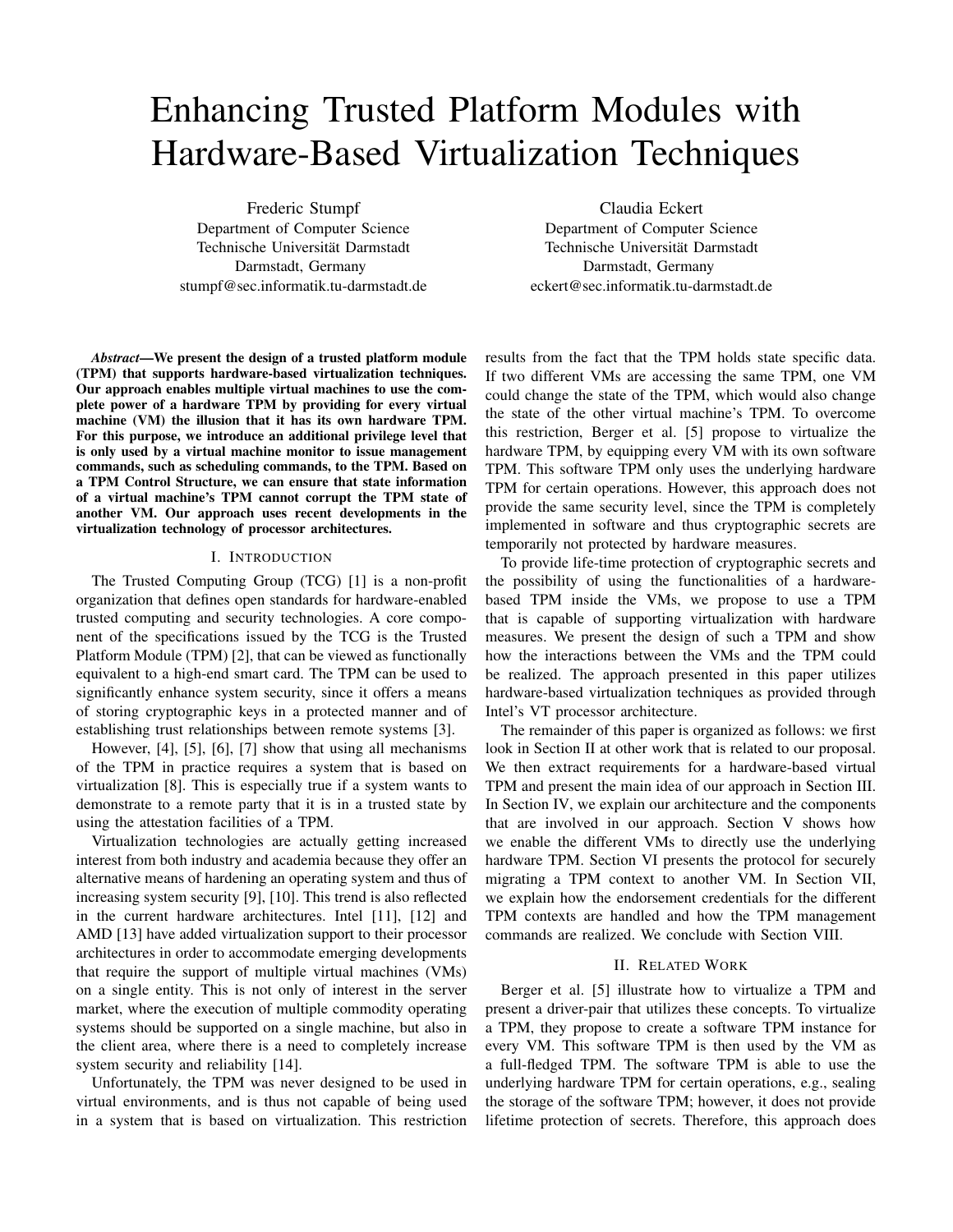not provide the same security capability as a hardware TPM, since cryptographic keys are only protected through software measures. In addition, software TPMs cannot provide the same protection level as a hardware TPM if they are evaluated according to Common Criteria.

Microsoft's Next Generation Secure Computing Base *NGSCB* [15], [10] is an approach that aims at establishing a small trusted computing base, while satisfying the need for open mass-market operating systems. The approach is also based on a microkernel, called *isolation kernel*, which establishes two different execution environments, i.e, VMs, with different trust-levels. NGSCB highly depends on hardware virtualization technology as well as on trusted computing technology. Since in this approach only one VM can access the TPM, virtualizing the TPM is not necessary. However, NGSCB therefore does not support multiple VMs with access to the TPM, leaving NGSCB is un-applicable when a need for multiple VMs occurs.

Current research findings have clearly identified a need for using virtualization techniques to reliably use trusted computing technologies. In this context, two major approaches have taken shape to support trusted computing. One approach builds on the L4 microkernel [16] and the other on the Xen hypervisor [9]. These approaches are mainly bundled in the EMCSB-project [17] and the Open-TC project [18], where both projects aim at building open and trustworthy computing platforms based on trusted computing technology. As in NGSCB, a software TPM is not necessarily required in the L4 micorkernel approach, since this approach only provides one TPM-enhanced VM. However, in that case, the approach is not capable of supporting multiple TPM-enhanced VMs.

Intel and AMD have recently introduced the Trusted Execution Technology (TXT) [12], [19] and the Secure Virtual Machine technology [13], respectively. Both architectures extend the processor instruction set with a number of additional special purpose instructions, that directly communicate with a TPM. In addition, these architectures implement virtualization technology and are thus capable of supporting different efficient VMs with hardware measures.

Our approach uses functionalities of the Intel VT-X/I architecture. This architecture augments the x86-processor architecture with two new forms of CPU operation: *VMX root operation*, in which the VMM runs, and *VMX non-root operation*, in which the guest systems run. Both operations support the privilege set of the x86 architecture. The VMM is then typically run in CPU ring 0 of the VMX root mode and the guest system is run in CPU ring 0 of the VMX non-root mode. The processor additionally provides a special purpose structure called *virtual machine Control Structure* (VMCS). In this structure, state information of the virtual machine is stored and loaded into the processor if a state transition is performed. A state transition to a VM is called vmentry and the transition back to the VMM is called vmexit. But in contrast to directly integrating a TPM into the processor core, both architectures use a TPM that is attached to the Low Pin Count-bus. Therefore, both approaches do not provide any means of virtualizing a TPM.

# III. VIRTUALIZING THE TPM

One design criteria of currently available TPMs was that they should be easily attachable to a mainboard of a PC. Attaching a TPM to an Low Pin Count (LPC) bus seemed to be a very convenient solution; however, this approach is very problematic as it does not enable the establishment of trust relationships using the TPM in a system that is based on virtualization [4]. One solution for this problem is to use software TPMs [5], [4] that only use the underlying hardware TPM for certain operations. This approach allows the virtualization of the TPM and thus the establishment of trust in a system that is based on virtualization. On the downside, this approach does not satisfy the same security needs as a hardware TPM, since the TPM is implemented in software. In addition, a software TPM cannot provide the same protection level if it is evaluated according to Common Criteria, because software TPMs does not provide mechanisms for preventing unauthorized access to protected data, such as active shields or active security sensors. However, a high evaluation may be necessary if VMs are using a TPM and rely on trusted computing technology. To enable a VM to use the full functionality of a hardware TPM without accepting security restrictions, we propose a *multi-context TPM* that is completely realized in hardware.

## *A. Requirements*

In this section we present the design goals for using a TPM in virtual environments. These goals apply to a multi-context TPM as well as a software TPM. The approach presented in this paper is adapted to fulfill the presented design goals. These goals are:

*a) Performance:* Performance is a measure for the virtualization overhead. This goal states that the overhead from using a TPM in a VM should be negligible compared to directly executing commands on the TPM. The VM should therefore be able to execute TPM commands at nearly the same speed as when these commands are used on a nonvirtualized machine.

*b) Compatibility:* It should be possible to execute TPM command code in a VM without modifying the code or adapting it to the virtualized environment. Therefore, we explicitly forbid using paravirtualization techniques [20].

*c) Simplicity:* A fault in a VMM can cause a failure in all VMs which could result in a crashing VM. A VMM that provides abstraction and sharing of a TPM should therefore be as simple as possible [21].

*d) Security:* A TPM that is used in a VM should provide the same security properties as if the TPM would be accessed natively.

*e) Minimal modifications to the specification:* If the specifications by the TCG must be modified, these modifications should be as slight as possible, leaving the modifications and the specification as compatible as possible.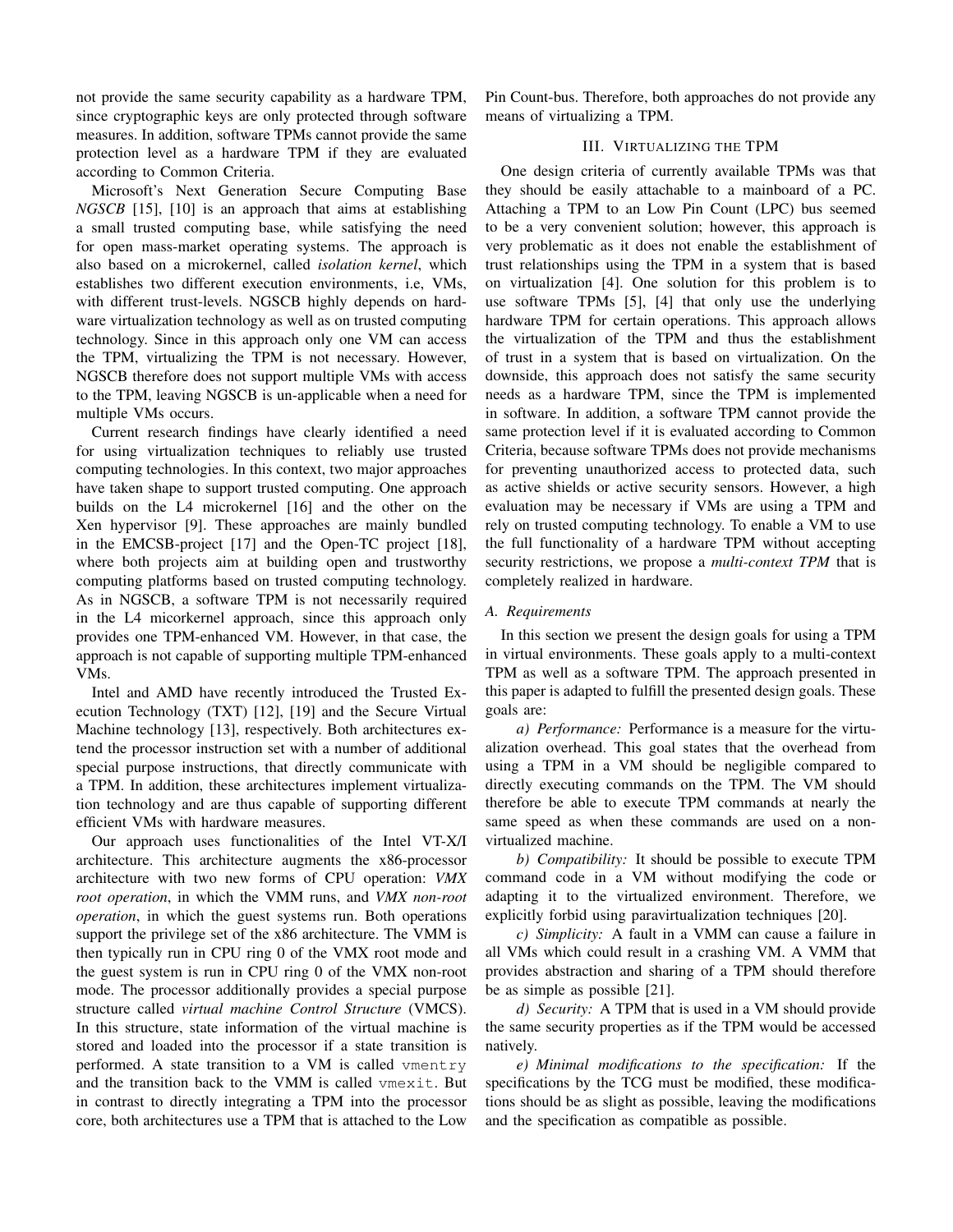## *B. Our approach*

The main challenges to providing hardware enhanced virtualization of TPMs is determining how to handle TPM data that is specific for a certain platform, e.g., data that is specific for the physical machine. Such data includes the owner-password of the TPM, the PCRs, the Storage-Root-Key (SRK) and the EK. This data cannot be shared across all VMs, because if it were, a VM could modify this data, which would result in a TPM state change and thus influence the TPM state of the other VMs.

It is thus necessary to provide every VM with its own instance of a full-fledged hardware TPM, including its own owner-password, PCRs, SRKs and EKs. Since it should be possible to use the hardware TPM for a theoretical unlimited number of VMs, the multi-context TPM should be flexible and not associate one specific TPM, non-volatile memory region for every VM.

We propose that the multi-context TPM operates on a Control Structure that is loaded into the TPM each time a particular VM operates on its TPM. A VMM is responsible for providing an abstract interface to the underlying hardware TPM and for isolating the different TPM instances. It also performs scheduling operations and is responsible for assigning an unique ID to every VM. This unique ID refers to a specific TPM context. If a VM wants to issue a command to the hardware TPM, the VMM loads the corresponding TPM Control Structure (TPMCS) into the TPM (if not already loaded) and the TPM then operates on this structure. The TPM Control Structure is a data structure that encapsulates all the information needed to capture the state of a TPM or to resume a TPM. This approach enables the direct execution of the TPM instructions from a VM on a TPM, and is thus very efficient. To provide a hardware protection mechanism, we introduce another privilege level to the TPM. A virtual machine runs in a lower TPM privilege level and thus can only operate on its own TPM Control Structure. Operations on other TPMCS can only be done by management commands issued by a VMM. The issuing of such a command by the VM must be intercepted and thus results in a controlled context switch to the VMM. We will discuss this mechanism in detail in Section V.

# IV. TPM ARCHITECTURE

The layout of our multi-context TPM is shown in Figure 1. Despite the components of a generic TPM, it also provides a second non-volatile storage in which the active TPM Control Structure is loaded. The data of the TPM Control Structure can only be loaded and unloaded into the TPM by TPM management commands. When a TPM Control Structure is unloaded and written back to background storage, it is always protected by secrets that are stored in the root-data structure. Both the root-data structure and the TPM Control Structure hold TPM specific data that is expected to never leave the TPM, as specified by the TCG. This includes Endorsement keys (EKs), Attestation Identity Keys (AIKs), etc. Only TPM commands that are issued by a VMM can operate on the rootdata structure.



Fig. 1. Layout of a multi-context TPM

We assume that our multi-context TPM is either integrated on the CPU or on a fast bus, and thus has a direct connection to the CPU, leaving it essentially free of hard speed constraints compared to the LPC bus.

## *A. TPM Protection Rings*

To provide the TPM with a hardware-based protection architecture and to isolate one VM TPM context from another, we introduce hierarchical protection domains (protection rings) into the TPM. These protection rings are shown in Figure 2 and distinguishes two different TPM modes of execution. For this purpose, we introduce a 1-bit non-volatile control register (CR), which the actual TPM state refers to. Every time a context switch occurs, i.e., a controlled state transition from non-privilege TPM mode to the privilege TPM mode and vice versa, the TPM control register is set appropriately. The Figure also shows which x86 CPU modes, and thus which software (VMM or guest-OS), is executed in which ring. If our TPM is directly integrated inside the CPU, and is therefore able to use the protection rings of the CPU, the integration of the CR inside the TPM could be omitted. Nevertheless, our proposed architecture requires a direct interaction with the CPU in order to satisfy the necessary protection domains and to ensure that context switches are reliably enforced. Hence, we require a strong collaboration between CPU and TPM as we will see in the following sections.



Fig. 2. Privilege level of a multi-context TPM

The VMM ought to be run in the privilege VMX rootoperation of the CPU as well as in the TPM privilege mode. The VMM runs on a higher privilege level of the TPM and is thus able to manage TPM state transitions. However, under the assumption that the authorization data (e.g. owner password) of the TPM are kept secure inside the VM, the VMM cannot inspect the communication between VM and TPM. Parts of the communication between TPM and the software stack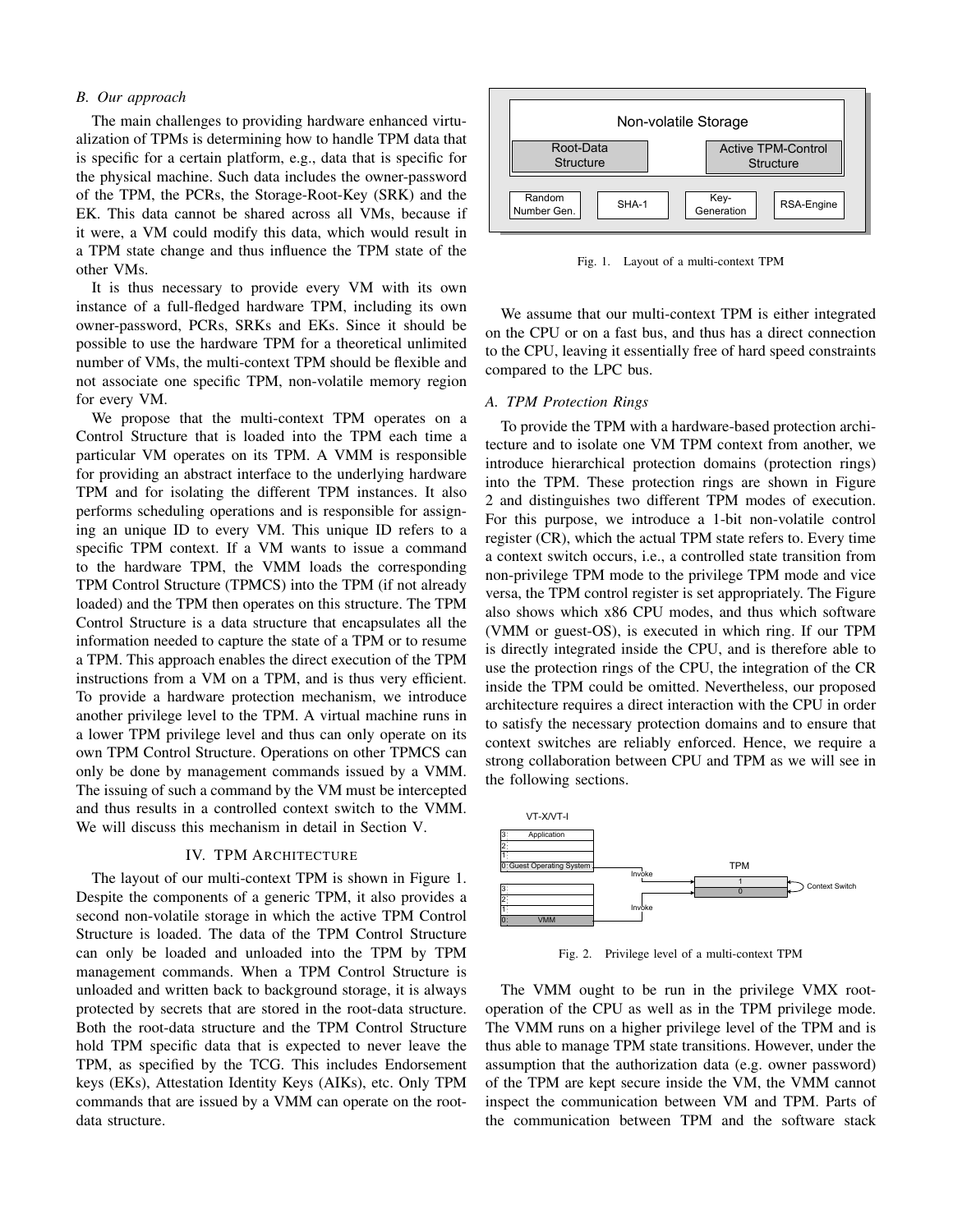

Fig. 3. Transition between different TPM contexts

are encrypted with a session-key that is derived from the authorization data (Cf. [22], pp. 60).

#### *B. TPM back-end device driver*

The TPM back-end device driver is integrated into the VMM and therefore runs in ring 0 of the CPU's VMXroot mode. Its main purposes are isolating the different TPM interfaces and scheduling the TPM commands invoked by the VM. It also maintains a data set including the unique IDs of each TPM context as well as their associations to the VMs. Note that this TPM back-end device driver does not need to implement the full software stack of the TPM, since conventional operations on the TPM are issued by VMs that implement their own software stacks.

Figure 3 shows a typical sequence of operations inside a virtualized TPM environment. The white areas of the Figure show the operations of a VMM that set up the environment for every VM and its corresponding TPM context. The gray areas represent two different VMs with their corresponding TPM contexts. The transition between VMM and VM are invoked by special instructions, which can only be executed in the TPM privilege mode.

Every TPM that has been turned on in normal mode can be made to enter the virtualization mode by executing the TPM\_Xon operation. The transition of the TPM contexts needs to be synchronized with the transitions between the different modes of execution on the Intel VT-X/I architecture, in order to support direct native execution on the TPM. This property is discussed in detail in Section V.

The VMM assigns for every TPM context, as well as for every VM instance, an execution time in which the VM is allowed to execute operations on the TPM. This execution time not only includes the time a VM is allowed to use the TPM, but also how long the VM is allowed to use the CPU. Determining the exact execution time is task of a scheduling algorithm, such as round-robin. Thus, all VM does not necessarily receive the same execution time to execute instructions on the underlying ressources. If this execution time has passed, the VMM regains control of the TPM and assigns the next context of the TPM. To keep the VMM from losing control of the TPM, the VMM must set an *interval timer*, that states how long the VM is allowed to use the TPM and the underlying processor. This interval timer is set by the VMM before passing control to a VM. It counts down clock circles and if it reaches zero, triggers an interrupt. The interrupt then passes the control back to the VMM.

## *C. TPM Control Structure*

A transition from one TPM context to another is controlled by the VMM through a TPM Control Structure (TPMCS). The VMM associates to every TPM context its own TPM Control Structure. This structure holds all state specific TPM data as shown in Figure 4 and only the TPM can operate on this structure. Each time the VMM closes a TPM context and spawns a new context, the old Control Structure is saved on the background storage and the new Control Structure is loaded into the TPM. Since this Control Structure holds sensitive TPM data, cryptographic measures must be in place to prevent unauthorized modifying of a Control Structure.

To protect this TPM structure from unauthorized modifications, we propose using the Storage Root Key of the TPM to seal this structure to the current platform configuration of the system. This SRK is stored inside the TPM root-structure and is only accessible by the TPM in the root-mode of the TPM. Sealing the structure to a set of platform configuration registers is necessary for ensuring that the VMM is in its initial state and thus trusted. In contrast to the SRK of the VM, the SRK of the root-mode will never leave the TPM.

| Fields of the TPM Control Structure |
|-------------------------------------|
| Storage Root Key (SRK)              |
| PCR <sub>s</sub> [1623]             |
| Attestation Identity Keys (AIK)     |
| Endorsement Key (EK)                |
| Endorsement Credential              |
| Monotonic Counter Values            |
| Values of the non-volatile storage  |
| <b>Delegation Tables</b>            |
| TPM context data                    |
| DAA TPM specific secret $(f)$       |
| TPM PERMANENT FLAGS/DATA            |
| TPM STCLEAR FLAGS/DATA              |
| Authorization data                  |

Fig. 4. TPM Control Structure

The TPM also possesses a number of special purpose registers, such as the tick counter or the PCRs. Tick counter and the lower values of the PCRs are special, since both should be consistent in all VMs. We suggest that the tick counter and the PCRs [0..15], which hold the data from the bootstrap procedure and the VMM's integrity, be stored in a special region of the TPM. Every TPM context should be able to read the values stored in these registers. Writing to this registers is only possible if the TPM is in the privilege mode and its CR is set to 0. To enable a VM to attest its configuration, the TPM computes the signature on PCRs [0..15] and PCRs [16..23] using one AIK stored inside the loaded TPM Control Structure.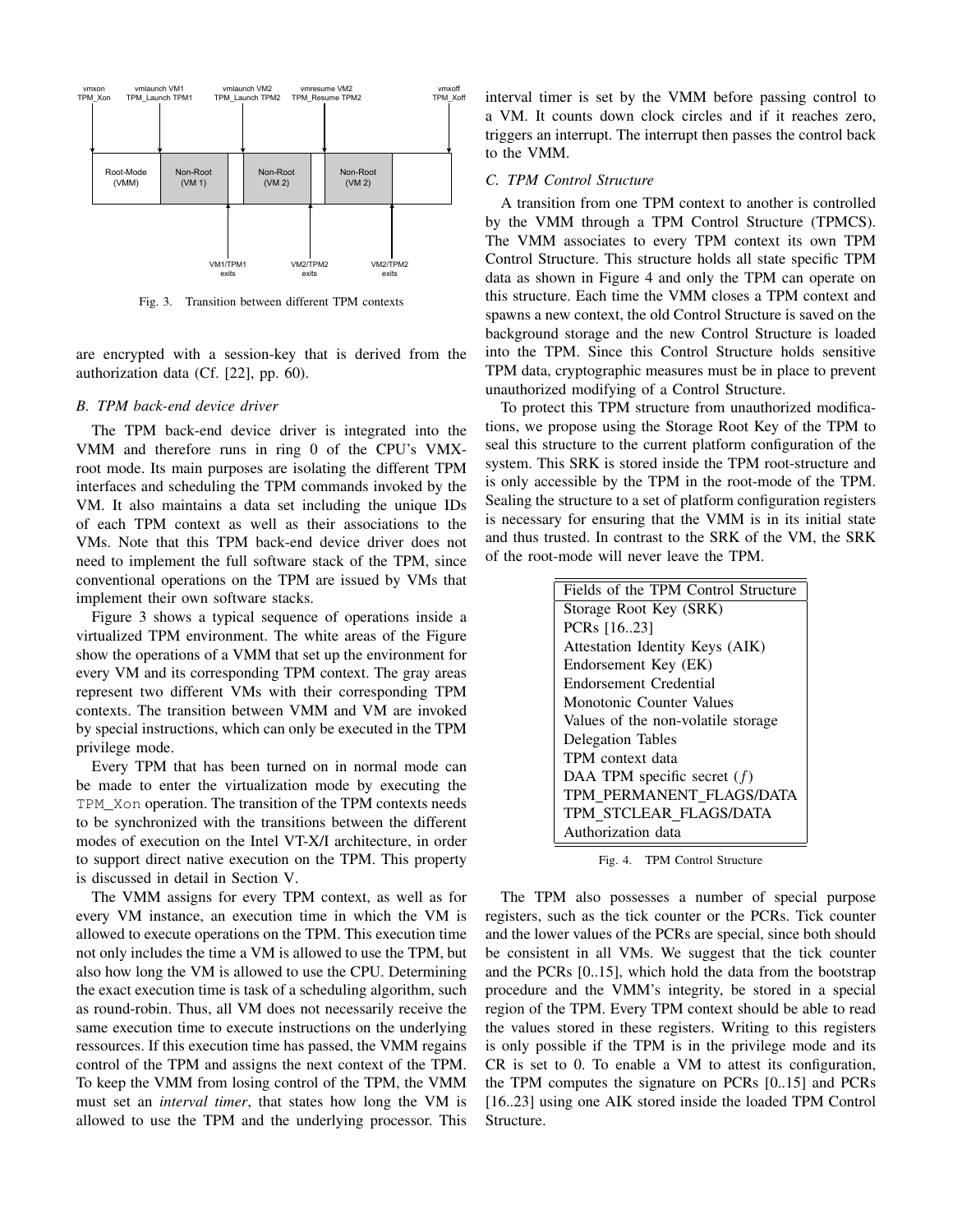## *D. Extended Instruction Set*

To realize the management features of the TPM, we extend the specification to a number of additional TPM commands. These commands manage the TPM state and are used to control the different TPM contexts. All commands are executable only by the VMM, since they must be executed in ring 0 of the TPM. If one such command is executed in ring 1 of the TPM, they trap into the VMM, where a dispatcher emulates the instruction. In the remainder of this paper, these instructions are referred to as sensitive instructions. The TPM also supports a number of instructions that allow a TPM context of being migrated to another TPM. We will explain these instructions in detail in the remainder of this work.

TPM Xon, TPM Xoff enables/disables the second privilege level of the TPM. TPM\_Launch creates and launches a new TPM context and an empty TPMCS. TPM\_Resume loads an existing TPMCS into the TPM and launches the corresponding TPM contexts. TPM\_Exit saves an existing TPMCS and seals it to certain PCRs. TPM\_Clear deletes an existing TPMCS and the corresponding TPM context. TPM\_Migrate migrates an existing TPMCS from a source TPM to a destination TPM. TPM\_InitializeMigration initializes the migration procedure on the source TPM. TPM\_InitializeImport initializes the migration procedure on the destination TPM. TPM\_Import imports a migrated TPMCS into the destination TPM.

These instructions also control which TPM context and which corresponding VM will receive the underlying hardware TPM thus which VM is allowed to operate on the TPM.

## V. DIRECT NATIVE EXECUTION

For virtualizing a resource, there exist a number of different techniques. A processor is typically *shared* by a number of processes or VMs and every process is allowed to use the resource for a particular time period. This technique is also adapted to our approach. However, other techniques also exist, for example, *partitioning* which is normally done for background storage (disks); and *emulation*, which is for example used in the software TPM approach [5] or if a processor is completely emulated [23].

The main advantage of the sharing technique is that it enables *direct native execution* and thus the use of efficient virtualization, as stated by Popek and Goldberg's first Theorem [24]. To enable an efficient virtualizable TPM, we adapt the TPM so that it is possible to execute nearly all instructions directly on the TPM and thus to satisfy Popek and Goldberg's first Theorem.

In order to achieve direct native execution, it is absolutely necessary that sensitive instructions trap into the VMM. Sensitive instructions are instructions which can result in an illegal TPM state change. If such a sensitive instruction is executed by a VM it must trap into the VMM where a dispatcher routine emulates the instruction. However, since the TPM does not possess its own program counter, it cannot autonomously trap into the VMM if it encounters a sensitive instruction. This property is similar to sensitive x86 processor instructions such

as POPF, which do not perform a trap if they are executed in the non-privilege processor mode [25].

Since TPM state transitions and VM state transitions are synchronized and controlled by the VMM, the VM, which is actually the owner of the processor also occupies the TPM. Therefore, only the VM that currently has execution time on the processor can issue commands to the TPM. Consequently, we only have to consider the case in which a sensitive instruction is executed in ring 1, such as TPM\_Exit.

#### *A. Handling sensitive instruction*

If a sensitive instruction, such as TPM Exit, is executed in ring 1, the TPM must trap into the VMM. Sensitive commands must be executable only by the VMM, otherwise, a VM could overwrite values of a TPM Control Structure which belongs to another TPM context. Since a VMM cannot inspect all commands sent by a VM, the TPM must decide whether or not this command is to be executed. If the TPM receives a management command, it should check internally whether the TPM CR is in ring 0. If not, the TPM should jump to the dispatcher routine running inside the VMM. Note that either the VMM or the VM could issue a management command while the TPM's privilege level is set to 1. This is due to the fact that the status register of the CPU and the TPM are not necessarily synchronized. Thus, it could happen, that the CPU is operating in VMX-root mode, while the CR of the TPM is still set to 1. In that case, the CR of the TPM must first be set to 0 before the TPM can execute a VMM issued management command.

| Algorithm 1: Handling sensitive instructions |  |  |  |  |  |
|----------------------------------------------|--|--|--|--|--|
| TPM receives TPM Exit ;                      |  |  |  |  |  |
| if $CRO == 0$ then                           |  |  |  |  |  |
| Execute TPM Exit;                            |  |  |  |  |  |
| else                                         |  |  |  |  |  |
| $CR0 = 0$ :                                  |  |  |  |  |  |
| Execute INTR ;                               |  |  |  |  |  |
| Interrupt causes vmexit;                     |  |  |  |  |  |
| CPU loads exit information from VMCS ;       |  |  |  |  |  |
| CPU sets PC to VMM entry point address;      |  |  |  |  |  |
| VMM executes/emulates TPM Exit ;             |  |  |  |  |  |
| $CR0 = 1$ :                                  |  |  |  |  |  |
| $v$ mentry (VMCS);                           |  |  |  |  |  |

Since the TPM cannot directly modify the program counter of the CPU if it receives a privilege command, an exception must be caused that allows the CPU to jump into the correct dispatcher routine inside the VMM. We propose to use *interrupt requests* as they are typically used by other PCI devices through the INTR bus signal [26]. If the TPM is integrated inside the CPU, the TPM might be able to directly modify the program counter and thus jump directly into the dispatcher routine of the VMM.

Algorithm 1 shows the steps performed by the CPU and the TPM respectively. If an exception happens, the TPM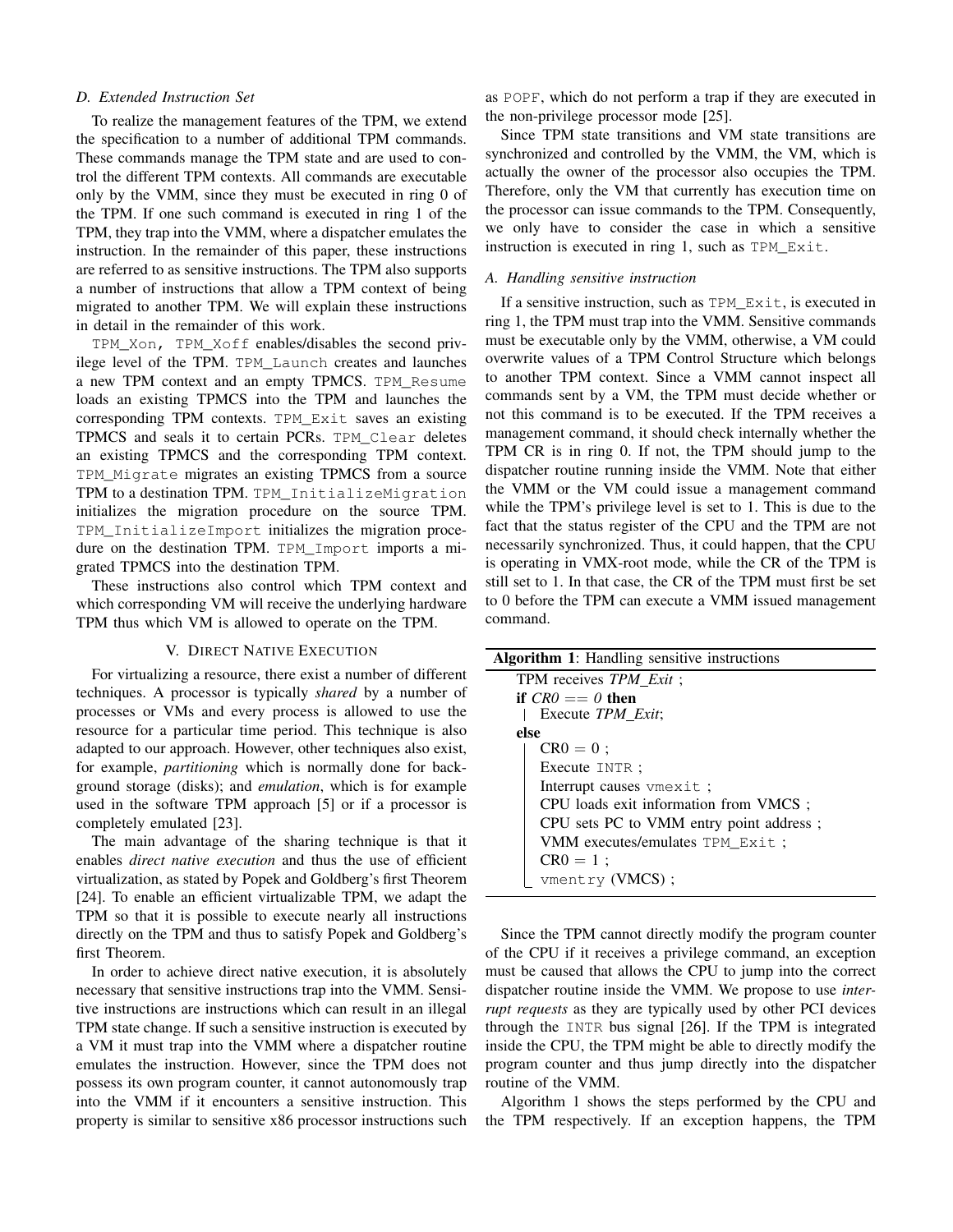

Fig. 5. Workflow of retiring one VM/TPM and activating the next VM/TPM

signals an interrupt by emitting the INTR bus signal. The processor then reads from the system bus the interrupt vector number provided by an external interrupt controller. This vector number signals to the CPU which interrupt is caused. Based on the information given inside the VMCS held by the VT-I/X CPU, the CPU performs a vmexit and jumps into the corresponding dispatcher routine of the VMM. For this purpose, the VMCS of the VT-I/X architecture must hold the information where the TPM dispatcher routine is located in memory.

## *B. Scheduling the TPM*

The VMM is responsible for the transitions between different VM contexts. This approach is analogous to scheduling VMs. However, the problem is that if the TPM is not directly integrated into the CPU, the privilege level of the TPM does not directly depend on the privilege level of the CPU. Thus, a vmexit does not directly set the control register of the TPM to zero. Therefore, a controlled state transition must be passed to the TPM, which then issues an interrupt that jumps to a concrete entry point of the VMM.

Figure 5 shows the actions performed by the VMM in retiring one VM and activating the next VM. The figure also shows the value of the TPM control register. The CPU performs a vmexit that is caused by the interval timer and sets the PC to a specific entry point of the VMM. This controlled state transition also stores the actual state of the VM inside the VMCS. The VMM then determines which VM is next in line to use the processor. The VMM then closes the TPM context by sending a TPM\_Exit command to the TPM. The TPM resets its control register to zero, issues an interrupt and delivers the corresponding interrupt vector number using an interrupt controller to the CPU [26]. Based on the actual interrupt descriptor table (IDT), the CPU again jumps to a specific entry point of the VMM, where the instruction is again sent to the TPM. The VMM then resumes the next TPM context by sending the TPM\_Launch command together with the stored and encrypted TPMCS to the TPM. Afterwards, the VMM resets the interrupt timer and relinquishes control to the VM by loading the VM state information into the CPU (vmentry).

#### VI. SECURE TPM CONTEXT MIGRATION

VMs can be migrated to other platforms. Since a VM might have stored cryptographic keys inside our multi-context TPM, we have to consider how a complete TPM context is securely migrated to another TPM. Basically, all state information of a TPM context is stored inside the TPM Control Structure. However, since this Control Structure is bound to a specific TPM, it cannot be transferred directly.

To prevent a TPMCS's being migrated to multiple contexts or an old TPMCS's being again replayed into the system, we propose the use of the monotonic counter of the TPM to synchronize all existing TPM contexts with the root-structure of the TPM. For this purpose, each TPMCS and the root-TPM structure hold a register in which both are incremented each time a TPMCS is migrated. We refer to this register as the *migration counter*. Before a TPMCS can be migrated, the TPM internally verifies whether both migration counters have the same value. If an already migrated TPMCS is loaded again in the TPM, its migration counter differs from the one stored inside the TPM and the TPM will refuse to operate on this structure. This check must always be performed before a TPM context is allowed to operate on a TPMCS. Note that the migration counter cannot be reset and can only be incremented. Before a TPMCS can be migrated to another context, it must be ensured that the destination platform is in a trustworthy state. This should be done by remotely verifying the platform state of the destination platform using platform attestation. For this purpose, a number of proposed solutions exists that establish a secure attestation channel [27], [28]. We assume that a secure attestation channel has been established between both entities and that our migration protocol runs inside the resulting channel.

Figure 6 shows our migration protocol. It has similarities to the concept the TCG introduced with migratable keys and simply transfers an encrypted TPMCS blob to the other TPM. The TPMCS is directly bound to random nonces generated on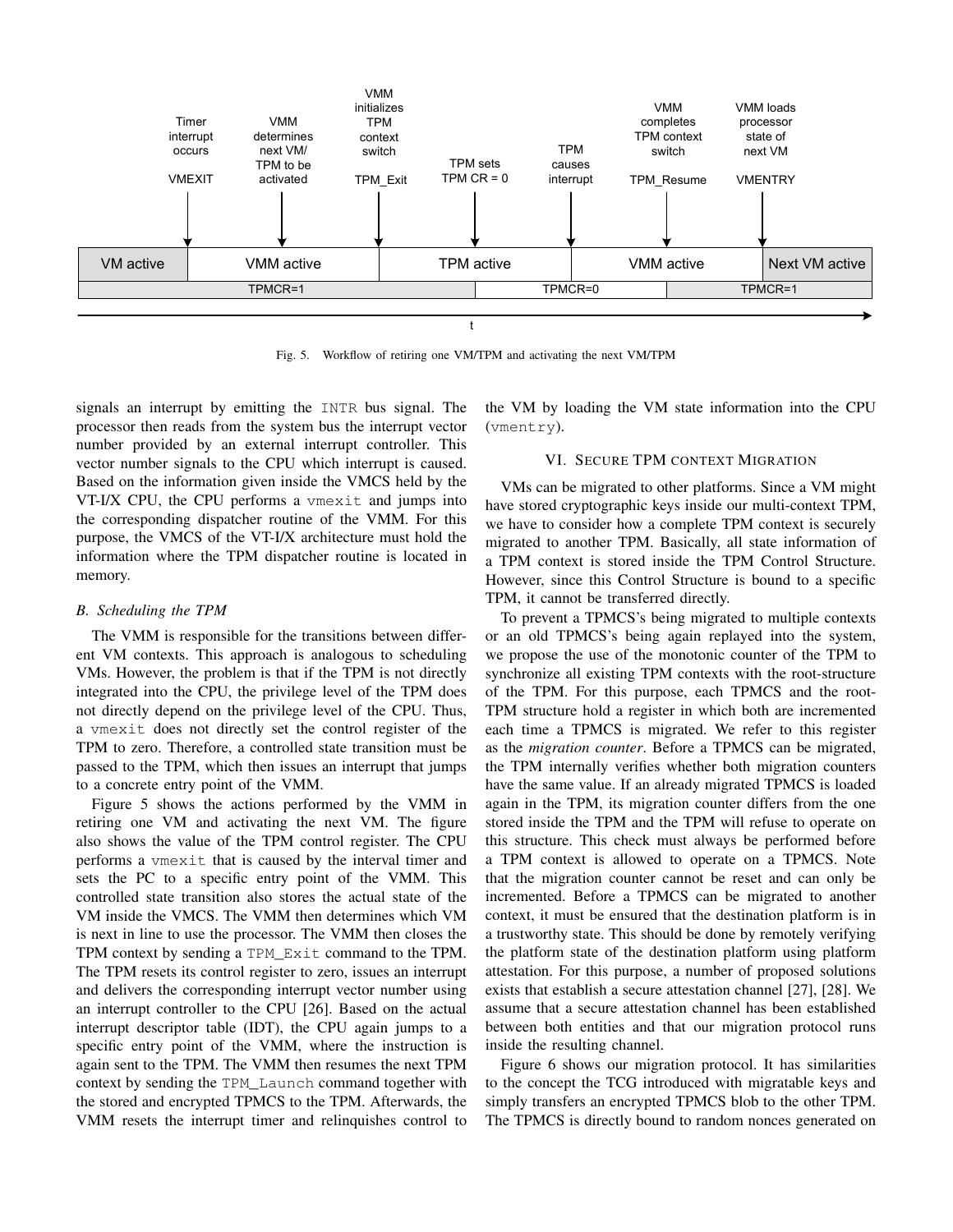

Fig. 6. High-Level Migration Protocol

the source and the destination platform to prevent a TPMCS from being migrated to multiple TPMs.

In the first two steps, the TPM generates a non-migratable TPM key  $K_A$  and certifies this key to provide assurances that it is held in a protected storage of a genuine TPM. This key is then transferred together with a nonce  $(N_A)$  and the AIK certificate to the destination platform, where the import is initialized. The migration interface verifies that the query is coming from a genuine TPM and that the  $K_A$  is protected by a TPM, using the provided certificates (Cf. [29], pp. 91). The destination TPM initializes the import procedure by generating and certifying its own non-migratable TPM key  $(K_B)$ . For this purpose, the interface of the migration platform must provide owner authorization, including  $N_A$  and the certificate of the source platform. Then, the TPM delivers the encrypted package consisting of  $N_A$  and  $N_B$  to the migration interface. The migration interface collects all certificates that are necessary to prove that  $K_B$  is a TPM protected key and transfers the package back to the source TPM. The source migration interface then provides owner authorization to the TPM and delivers the received encrypted package, including the TPMCS that is to be migrated to the TPM. The TPM verifies authorization of the command and checks internally whether the migration counter conforms to the migration counter of the TPMCS that is to be migrated. If everything checks out, the TPM increments the internal migration counter and the migration counter of all other TPMCS that reside on this system. The TPM must ensure that the migration counter of each TPMCS is only incremented once, since otherwise, an old TPMCS could be replayed into the system.

The TPM then encrypts the TPMCS and the nonces with the delivered TPM key of the destination platform and transfers the package to the destination platform. The TPM of the destination platform imports the package and activates the TPMCS if the nonces and the asserted authorization data are correct. The migration procedure finishes by setting the migration counter of the TPMCS to the destination's TPM actual value of the internal migration counter and by recertifying the EK of the TPMCS.

# VII. TPM CREDENTIALS

Every TPM is uniquely identifiable by the Endorsement Key (EK). This EK is pre-installed by the manufacturer of the TPM and is used to generate the owner-password.

In order to provide full-fledged TPMs for every TPM context, every context needs to possess its own EK. However, it should also be possible for a verifier to decide whether the EK of a TPM context is an authentic EK, i.e., generated and protected by a hardware TPM. It is possible for a manufacturer to generate a number of EKs and integrate them on our multicontext TPM. However, we believe that this process is not feasible, since this would require an additional overhead for the manufacturer. In addition, all EKs and certificates could be migrated out of the domain of the multi-context TPM and deplete the device of its pre-installed EKs.

We propose to establish a certificate chain with the EK, which is held in the root-TPM structure as a root node. For every TPM context, the TPM generates its own EK, which then becomes certified by the root EK. Generating EKs directly on the TPM is a feature that current TPMs already support (Cf. [22], pp. 141). This process allows us to obtain AIKs for every TPM context simply by verifying the certificate chain of the EK. If a TPM is migrated, the EK of the migrated structure must then be re-certified with the EK that resides on the destination platform.

In the following, we provide the protocols for creating and exiting a TPM context. These protocols are exemplary for the other TPM commands that we introduced in IV-D.

#### *A. Spawning a TPM context*

The protocol for creating a new TPM context is shown in Figure 8. First, a TPM Object-Specific Authorization Protocol (OSAP) session is created between the TPM and the VMM. This command requires authorization (owner-password and SRK-password), computes a cryptographic secret and generates a handle  $(H)$  to this session; both to protect the whole session traffic (Cf. [29], pp. 71). The returned handle is then used to issue the TPM\_Launch command. The TPM then internally creates a new TPM context and adds an EK and the corresponding credential to this structure.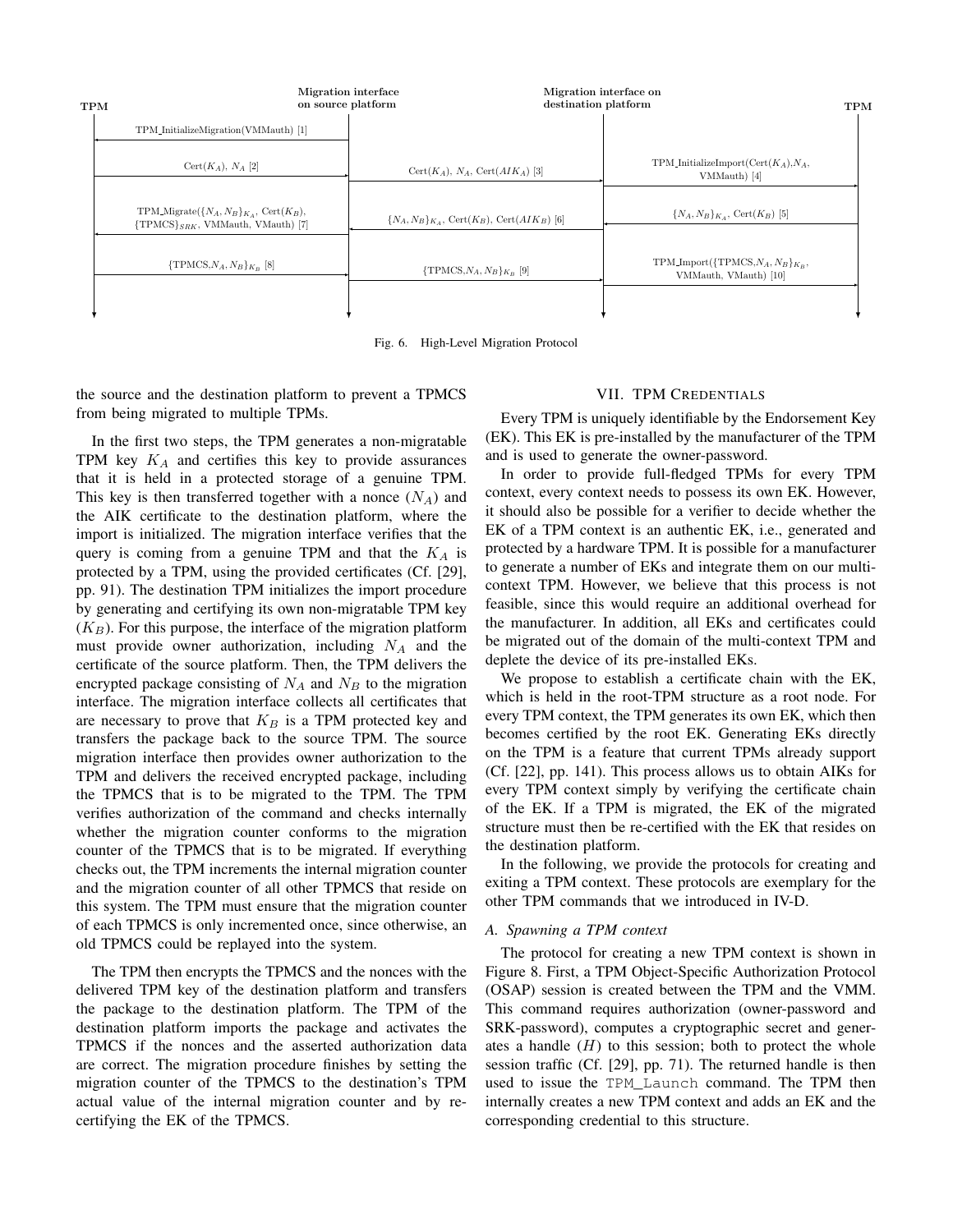|    | $VMM \rightarrow$     | <b>TPM</b> | : TPM_OSAP(authData)                                                   |  |  |  |
|----|-----------------------|------------|------------------------------------------------------------------------|--|--|--|
| 2. | VMM $\leftarrow$      | <b>TPM</b> | : Н                                                                    |  |  |  |
| 3. | VMM $\rightarrow$     | TPM        | : TPM $Exit(H)$                                                        |  |  |  |
| 4. |                       | TPM        | : Store TPMCS values in $D_{n+1}$                                      |  |  |  |
|    |                       |            | : Create PCRInfo Structure                                             |  |  |  |
|    |                       |            | : $\{D_{n+1}\}_{SRK}$ = Seal( $D_{n+1}$ , PCRInfo, H)                  |  |  |  |
|    |                       |            | : $sig_{n+1} = D(D_{n+1}, K_{TPM}^{-1})$                               |  |  |  |
| 5. | $VMM \leftarrow$      |            | <b>TPM</b> : $\{D_{n+1}\}_{SRK}, sig_{n+1}$                            |  |  |  |
| 6. | $VMM \rightarrow TPM$ |            | : TPM_Resume( $H$ , $\{D_n\}_{SRK}$ , $sig_n$ , authData)              |  |  |  |
| 7. |                       | TPM        | : Check if migration counter $\stackrel{?}{=}$ TPMCS migration counter |  |  |  |
| 8. |                       |            | : $D_n = Unseal({D_n}_{SRK}, H)$                                       |  |  |  |
|    |                       |            | : Verify $sig_n$ with $D_n$                                            |  |  |  |
|    |                       |            | : Load $D_n$ into TPMCS                                                |  |  |  |
|    |                       |            | : $CR0 = 1$                                                            |  |  |  |
| 9. | $VMM \leftarrow$      |            | TPM : TPM SUCCESS                                                      |  |  |  |

Fig. 7. Exiting and Resuming a TPM context (CR of the TPM is set to 0)

|               | VMM $\rightarrow$ |         | TPM : TPM_OSAP(authData)                 |
|---------------|-------------------|---------|------------------------------------------|
| 2.            | $VMM \leftarrow$  | TPM : H |                                          |
| $\mathcal{E}$ | VMM $\rightarrow$ |         | $TPM$ : TPM Launch $(H)$                 |
| 4.            |                   |         | TPM : Create empty $D$                   |
| 5.            |                   |         | TPM : Create 2048-bit Endorsement key-   |
|               |                   |         | pair $(K_{vEK}, K_{vEK}^{-1})$           |
|               |                   |         | : Sign $K_{vEK}$ with $K_{EK}^{-1}$      |
|               |                   |         | : Add Cert( $K_{vEK}$ ) and $K_{vEK}$ to |
|               |                   |         | $\prime$                                 |
| 6.            |                   |         | $TPM$ : Load D into TPMCS data field     |
| 7.            |                   |         | $TPM : CR0 = 1$                          |
| 7.            |                   |         | $VMM \leftarrow TPM : TPM SUCCES$        |
| 8.            | VMM               |         | : LaunchandMeasureVM                     |
|               |                   |         |                                          |

Fig. 8. Creating a new TPM context (CR of the TPM is set to 0)

After the TPMCS has been created, the VMs integrity is measured [4] and the obtained measurements are added to the PCR value of the current loaded TPMCS.

#### *B. Exiting a TPM context*

Exiting requires that the current loaded TPMCS is stored on the background storage. To prevent an attacker from being able to inject corrupt data structures, a TPMCS is sealed and signed with keys that are protected by the TPM. Figure 7 shows how this is realized. The TPM creates a special purpose data structure  $D_n$  in which the current values of a TPMCS are stored. This data structure is then sealed to the actual platform configuration, which must also include the integrity of the VMM.

This can easily be achieved by using the Safer Mode Extension (SMX) of the Intel TXT technology [12] or the AMD Secure Virtual Machine technology [13]. Both provide a special CPU command; in the case of Intel, it is called *getsec* and in the case of AMD, it is called *skinit*. These commands measure the VMM into a PCR and thus create a so-called *Dynamic Root of Trust for Measurement* (DRTM).

We denote the sealing of the structure  $D_{n+1}$  at a specific

time  $\Delta t$  with *Seal*( $D_{n+1}$ , PCRInfo, *H*). *H* is a key-handle for the storage root key and PCRInfo is a TPM\_PCR\_INFO structure that contains the information to which PCRs  $D_{n+1}$ will be bound. The operation to unseal is denoted as *Unseal*( $\{D_{n+1}\}_{SRK}$ ) where for simplicity reasons  $\{D_{n+1}\}_{SRK}$ also includes the structure of the platform configuration registers. Unsealing the  $\{D_{n+1}\}_{SRK}$  at  $\Delta t+x$  is then only possible if the current platform configuration is equal to the platform configuration that  $\{D_{n+1}\}_{SRK}$  is bound to.

The data structure  $(D_n)$  is additionally signed using a TPM specific signing key  $(K^{-1}_{TPM})$ , which is stored in the rootstructure of the TPM only for that purpose. The sealed data structure and the corresponding signature is then passed to the VMM, which stores it locally. The VMM then executes the TPM\_Exit command and delivers the sealed data structure and the corresponding signature of the TPM context which should be resumed by the TPM. The TPM internally verifies whether the *migration counter* of the TPMCS is consistent with the one stored inside the *migration counter* of the rootdata structure. This verification prevents against an already migrated TPM context or a replayed TPM context being again loaded into the TPM. The TPM then unseals the structure and verifies that the signature  $sig_{n+1}$  is a valid signature of  $D_{n+1}$ . If the signature is valid, implying that the data structure was generated on this specific TPM, the TPM loads the values  $D_{n+1}$  into its internal memory.

## VIII. CONCLUSIONS

Trusted Computing technologies provide a sound way of securing computer systems and also a technological means for trust establishment. For this purpose, the Trusted Computing Group introduced a hardware module called trusted platform module (TPM) that protects cryptographic secrets and is capable of acting as a trust anchor. However, the TPM cannot be used directly in next-generation operating systems that utilize virtualization technologies. In this paper we proposed an efficient approach for using TC-technology in virtual environments. Our approach extends the TPM specification and